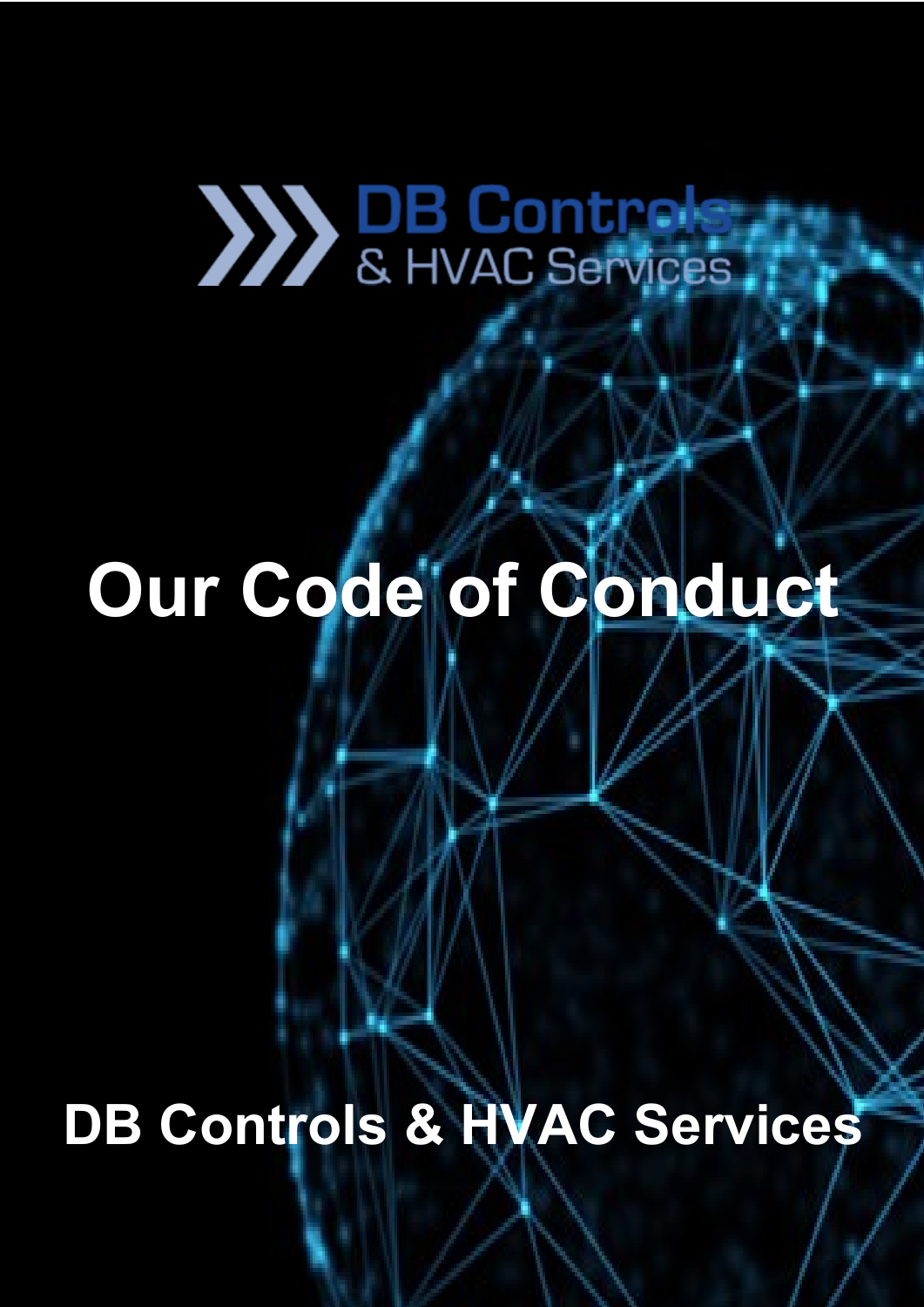

## **Table of Contents**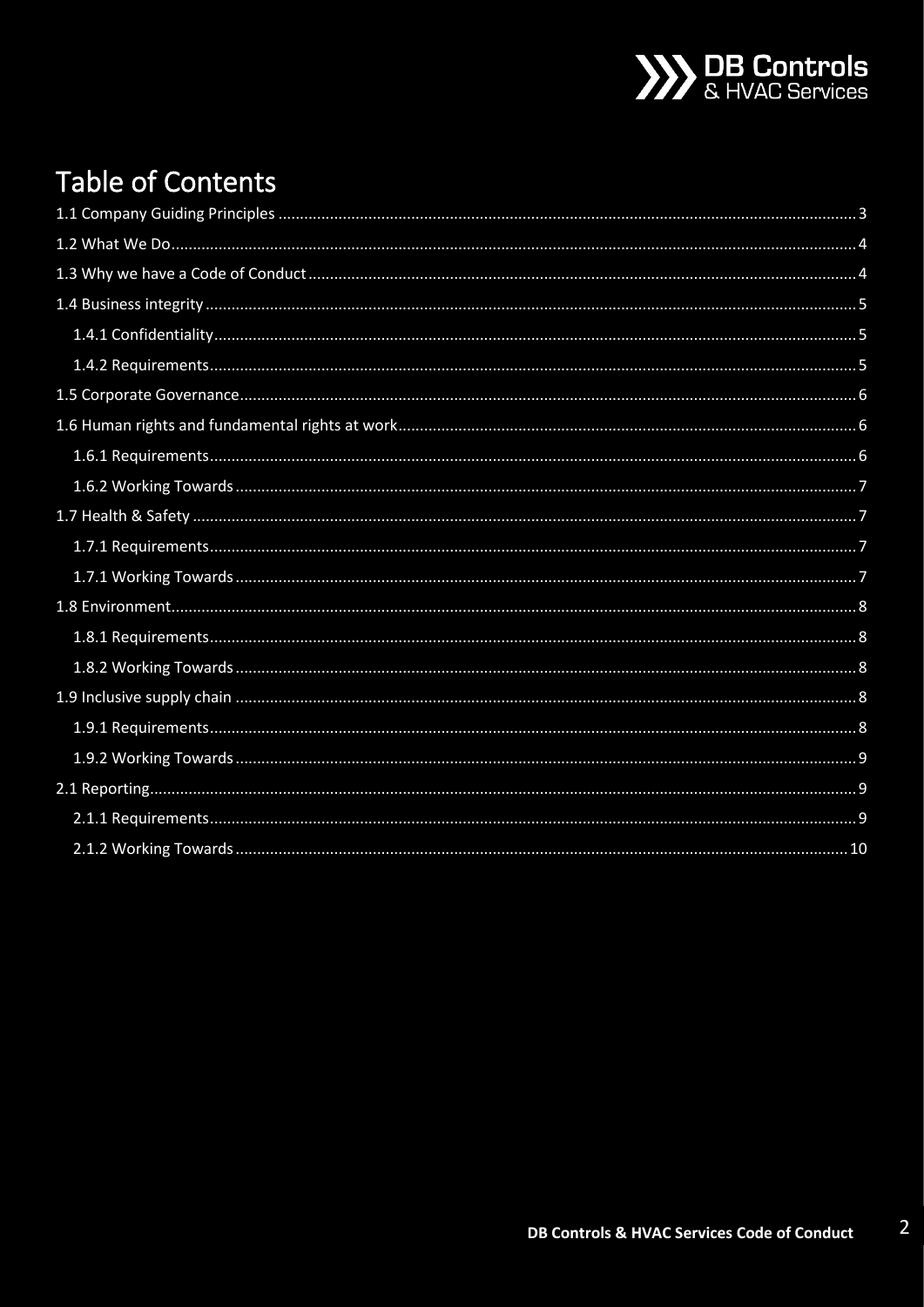

<span id="page-2-0"></span>1.1 Company Guiding Principles

## **Sustainability**

**Taking responsibility for energy reduction.**

## **Innovation**

**Embracing the latest technology.**

## **Exceed expectations**

**Constantly strive to be the leaders in our field.**

## **Professionalism**

**Always work to the highest professional standards.**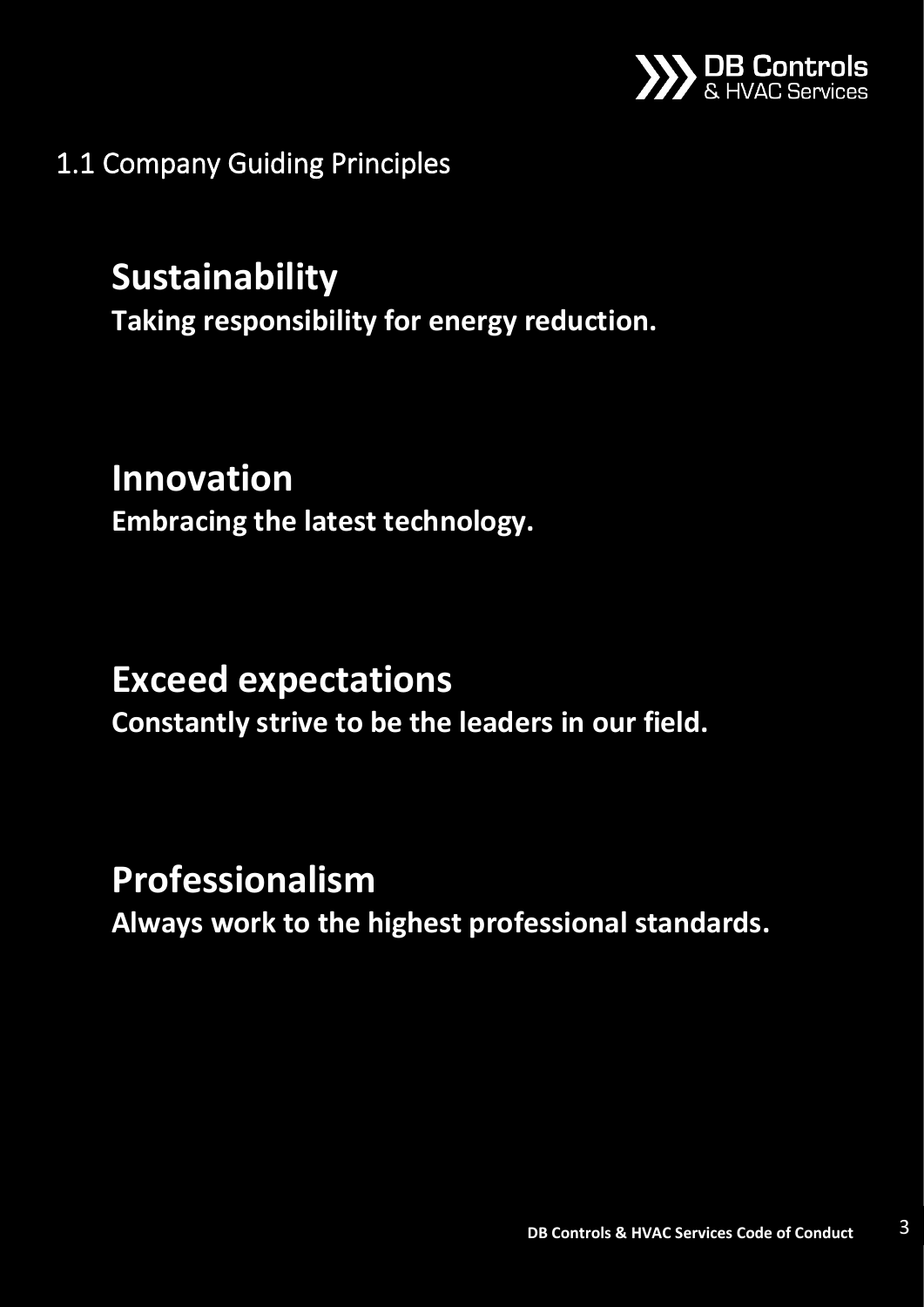

## <span id="page-3-0"></span>1.2 What We Do

DB Controls & HVAC Services Pty Ltd (DB Controls & HVAC Services) is a Control System Integration company specialising in remote monitor diagnostic service and maintenance control platforms, BMS, PLC & energy management control systems.

Our guiding principles and Code of Conduct create a framework used to ensure that employees and business partners understand and meet the minimum level requirements expected when working with DB Controls & HVAC Services.



**David Byrne** Managing Director

## <span id="page-3-1"></span>1.3 Why we have a Code of Conduct

In alignment with our mission and as part of our ongoing sustainability efforts we have developed the following Code of Conduct to ensure that all our business partners, suppliers, and manufacturers meet our basic expectations of doing business related to legal requirements, ethical practices, human rights, and environmental management. Compliance with these standards is an expectation of doing business with DB Control & HVAC Services as the Code defines the non-negotiable minimum standards that we ask our suppliers and their sub-tier suppliers or subcontractors (the Supplier), to respect and adhere to.

DB Controls & HVAC Services seeks to develop and strengthen partnerships based on a shared commitment of transparency, collaboration, and mutual respect. We recognise that our suppliers are independent businesses and the exclusive employers of their workers. However, the actions of our business partners can be attributed to DB Controls & HVAC Services, affecting not only our reputation, but the level of trust we have worked hard to earn from partners and customers. While DB Controls & HVAC Services appreciates that our suppliers operate in a variety of different legal, geographical, and cultural environments we expect all Suppliers to comply with the Code, and hope that our Suppliers will strive to exceed these standards.

The standards of this Code are in addition to, and not in lieu of, the provisions of any legal agreement or contract between a supplier and DB Controls & HVAC Services.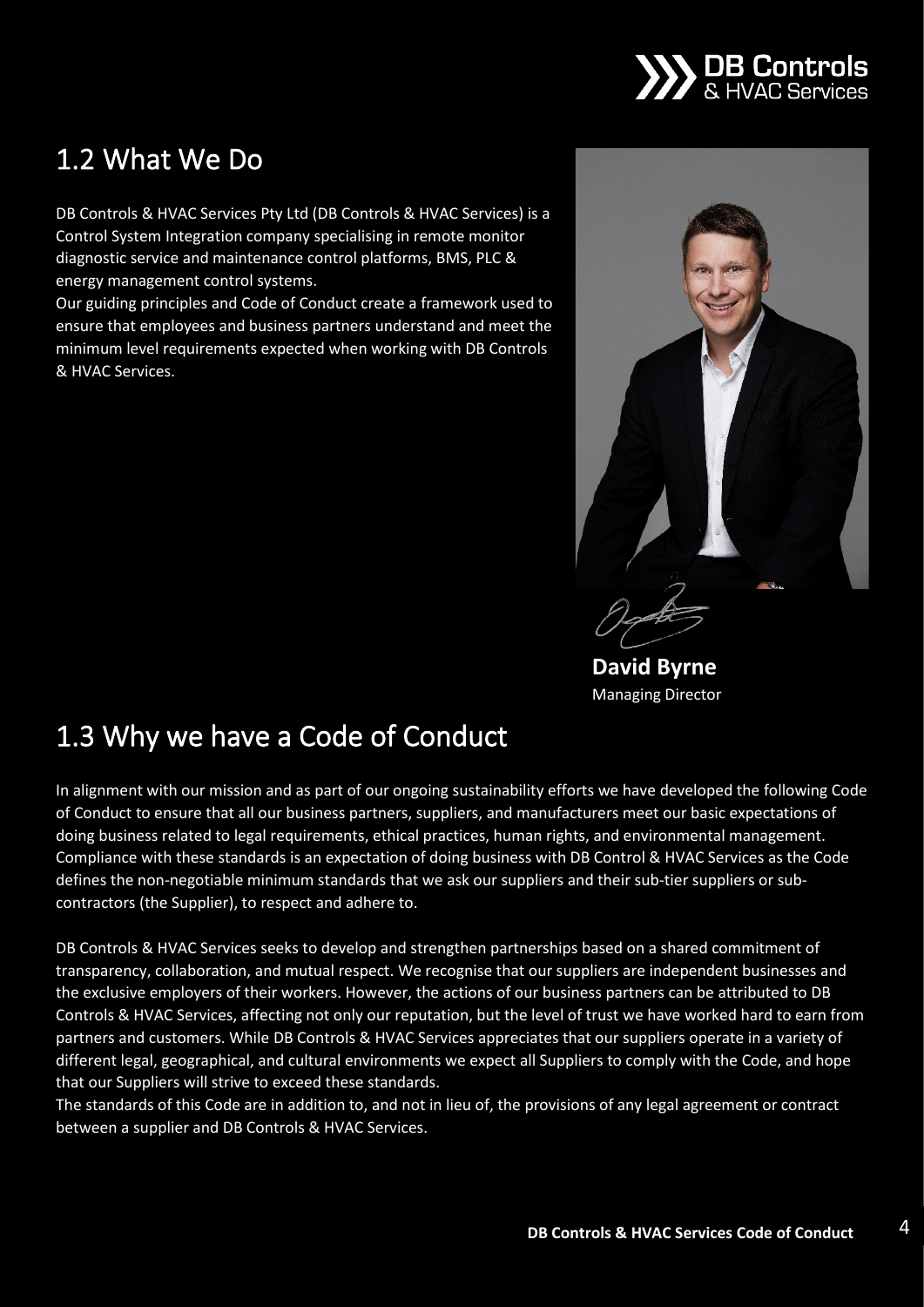

## <span id="page-4-0"></span>1.4 Business integrity

DB Controls & HVAC Services is committed to the highest standards of business high standards of ethical conduct and compliance with all applicable laws. Suppliers are expected to be ethical in their business activities, including relationships, practices, sourcing, and operations.

Suppliers are expected to comply with all antibribery, anti-corruption, anti-money laundering, and modern slavery laws. Suppliers must not engage in, either directly or indirectly, fraudulent, corrupt, exploitative or collusive activities.

#### <span id="page-4-1"></span>1.4.1 Confidentiality

Suppliers must not improperly use any private, confidential, or commercially sensitive information in its possession relating to or in connection with its dealings with the State.

#### <span id="page-4-2"></span>1.4.2 Requirements

- A) **Compliance with Law:** Suppliers' business activities shall comply with all applicable laws and regulations in the countries and jurisdictions in which they operate. This Code applies to activities in the locations where suppliers' goods are produced, where any related services are performed, and where the goods enter the supply chain.
- B) **Bribery:** There is a prohibition of all forms of bribery, corruption, extortion or embezzlement and there are adequate procedures in place to prevent bribery in all commercial dealings undertaken by the supplier.
- C) **Conflicts of Interest:** Suppliers will disclose to DB Controls & HVAC Services any situation that may appear to be a conflict of interest and disclose if a worker from one of their family members, or a friend may have an interest of any kind in Supplier's business or any kind of economic ties with Supplier.
- D) **Professional Conduct:** Suppliers are expected to conduct themselves in a manner that is fair, professional and that will not bring DB Controls & HVAC Services into disrepute.
- E) **Freedom of Association:** Suppliers shall respect the rights of workers to associate or not to associate with any group, as permitted by and in accordance with all applicable laws and regulations.
- F) **Records:** Suppliers are expected to maintain adequate records that accurately record all financial transactions and information regarding its business activities, labour, health and safety and environmental practices in accordance with applicable laws, policies, and procedures. Disclosure of information is expected to be undertaken without falsification or misrepresentation.
- G) **Intellectual Property:** Supplier respects the intellectual property rights of others. Supplier takes appropriate steps to safeguard and maintain confidential and proprietary information or trade secrets of DB Controls & HVAC Services and uses such information only for the purposes authorised for use by DB Controls & HVAC Services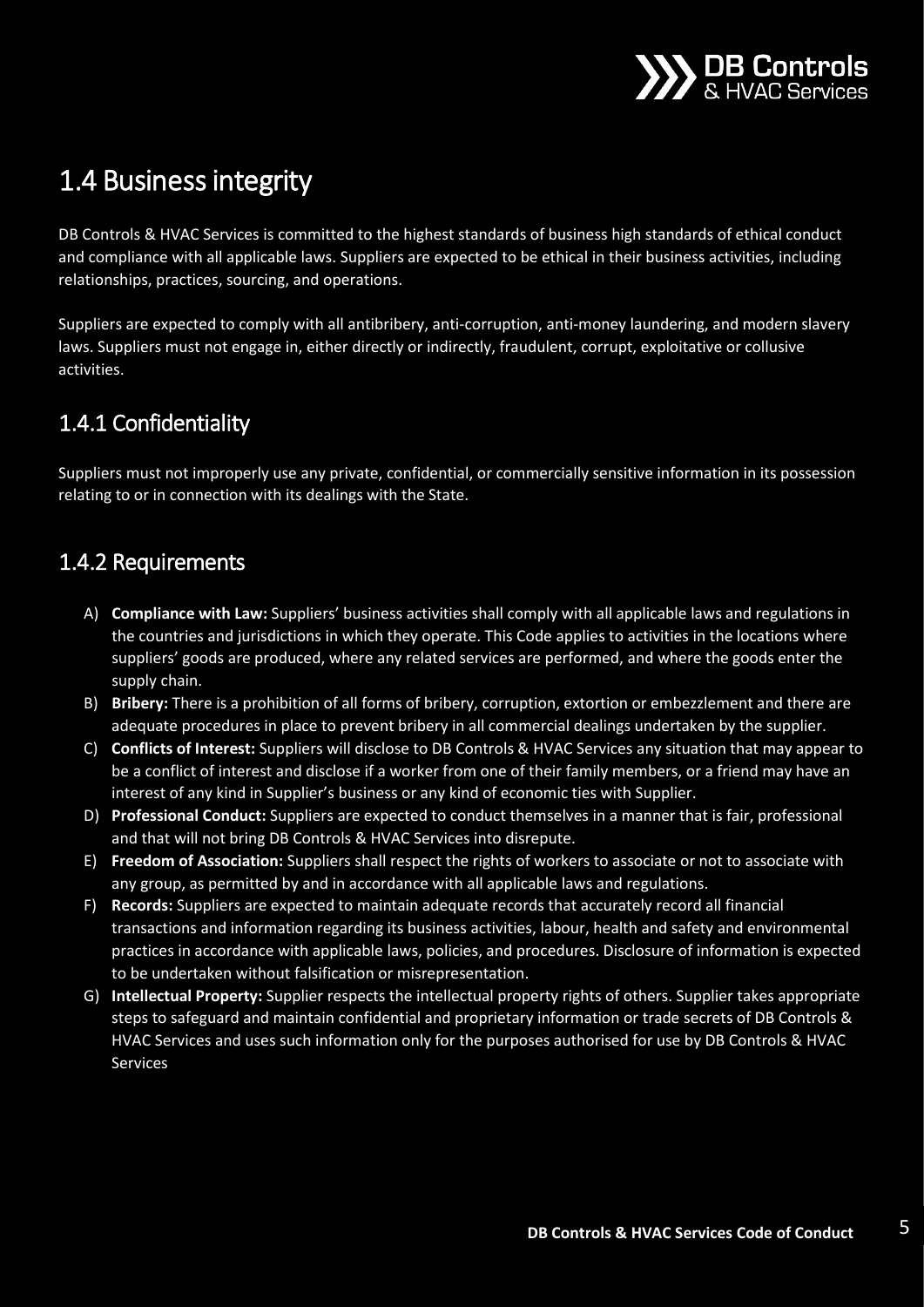

## <span id="page-5-0"></span>1.5 Corporate Governance

DB Controls & HVAC Services is committed to sound management administration, risk, and corrective action systems, are key to a reliable supply chain for DB Controls & HVAC Services. Suppliers are expected to maintain sound administration processes.

- A) **Risk Assessment and Management:** Suppliers should develop and maintain a process to identify, manage and control relevant risks associated with its operations. These include supply chain risks and risks relating to labour and human rights, health and safety, the environment, business ethics, and corporate governance.
- B) **Critical incident management:** Suppliers should
	- **I.** identify and assess potential critical incident, emergency situations and business continuity risks; and
	- **II.** Develop and implement emergency plans and response procedures that minimise harm to life, environment and property, while minimising disruption to business continuity.
- C) **Audits and assessments**: To ensure compliance with this Code and the applicable laws, Suppliers are expected to:
	- **III.** Perform periodic evaluations of their facilities and operations, and the facilities and operations of their subcontractors; and
	- **IV.** Cooperate openly and honestly with any State audit, assessment, or review.

## <span id="page-5-1"></span>1.6 Human rights and fundamental rights at work

DB Controls & HVAC Services expects our suppliers to conduct their activities in a manner that respects human rights.

#### <span id="page-5-2"></span>1.6.1 Requirements

- A) **Voluntary Labour:** Supplier employs all workers on a voluntary basis free from any threat of violence, threats of criminal penalty, and restrictions on freedom of movement. Supplier shall not use any prison, slave, bonded, forced, indentured, or debt induced labour, or engage in any other forms of compulsory labour, or any other forms of slavery or human trafficking.
- B) **Minimum Age:** Under no circumstances will supplier employ workers under the age of 15 or under the minimum age for work or mandatory schooling as specified by the local law, whichever is higher. When young workers are employed, they must not do work that is mentally, physically, socially or morally dangerous or harmful or interferes with their schooling by depriving them of the opportunity to attend school. In the case of hazardous work, the minimum age is 18.
- C) **Employment Practices:** The supplier shall only employ workers who are legally authorised to work in their facilities and are responsible for validating workers' eligibility to work through appropriate documentation. All work shall be voluntary, and workers shall be free to leave work or terminate their employment upon reasonable notice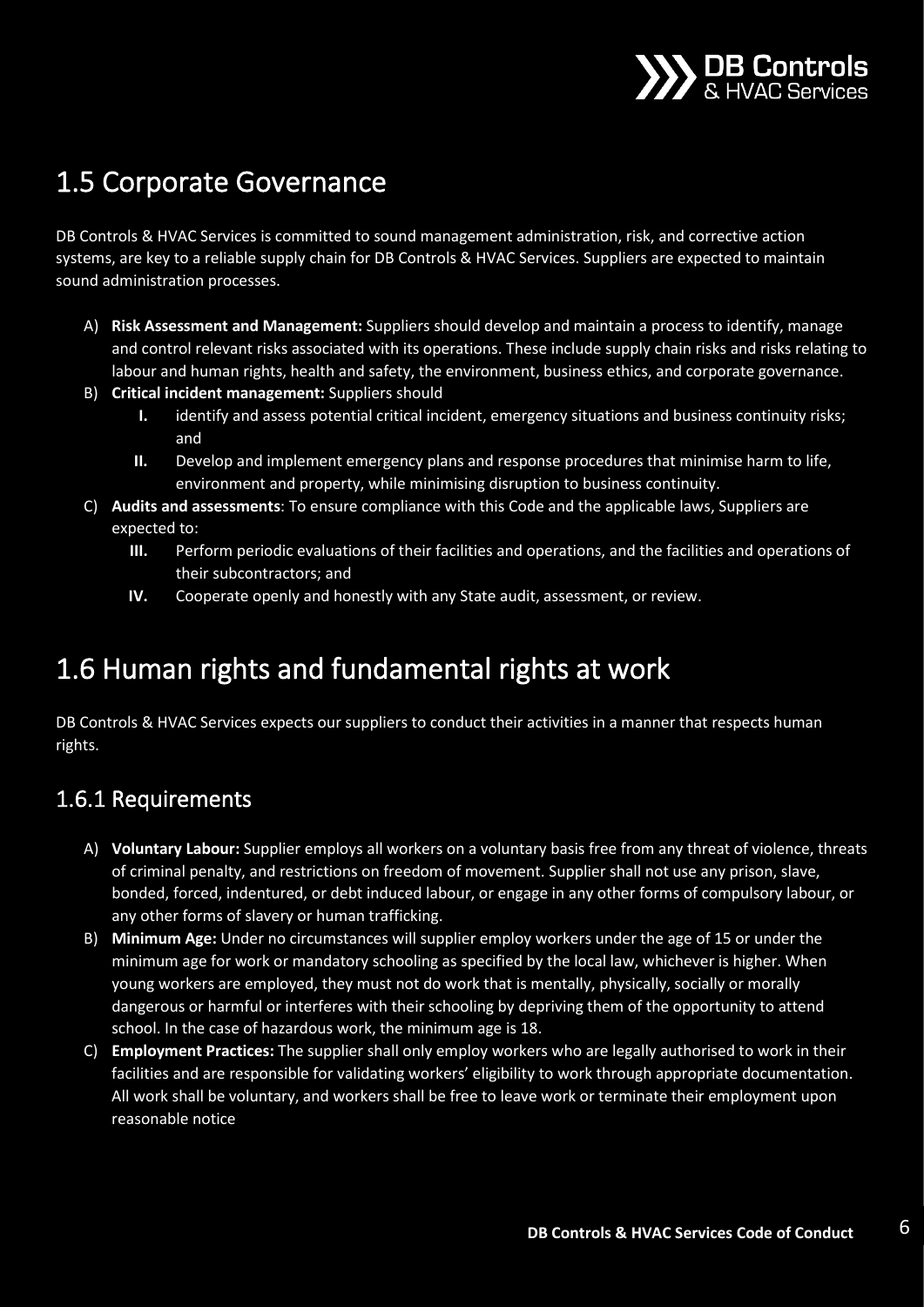

#### <span id="page-6-0"></span>1.6.2 Working Towards

- A) **Worker Documentation**: Supplier does not require workers to deposit original identification documents, travel documents or any other personal legal documents upon commencing employment with Supplier.
- B) **Migrant Labour:** Supplier recognizes the unique legal, social, and cultural situations that migrant workers face and will ensure that such workers are treated with dignity, respect, and in accordance with the same standards as apply to other workers.
- C) **Privacy:** The Supplier shall respect the privacy rights of its workers whenever it gathers private information or implements worker monitoring practices.
- D) **Recruitment & Security:** Supplier shall ensure that if third-party recruitment agencies are used they are compliant with the provisions of this Code and the law. Suppliers recruiting foreign contract workers either directly or through third party agencies shall be responsible for payment of all recruitment-related fees and expenses. When the Supplier retains direct or contracted workers to provide security to safeguard its personnel and property, the Supplier will make sure that security personnel apply the standards in this code.

## <span id="page-6-1"></span>1.7 Health & Safety

DB Controls & HVAC Services expects the Suppliers operations, facilities, and procedures to protect and promote worker health and safety.

#### <span id="page-6-2"></span>1.7.1 Requirements

- A) **Workplace Environment:** The Supplier shall provide its workers with a safe and healthy working environment. At a minimum, potable drinking water, adequate lighting, temperature, ventilation, sanitation facilities, and personal protective equipment must be provided together with equipped workstations at no cost. In addition, facilities must be constructed and maintained in accordance with the standards set by applicable laws and regulations.
- B) **Hazardous Materials & Product Safety:** The Supplier shall identify hazardous materials, chemicals, and substances, and ensure their safe handling, movement, storage, recycling, reuse, and disposal. Supplier shall comply with material restrictions and product safety requirements set by applicable laws and regulations. Suppliers shall ensure that key workers are aware of and trained in product safety practices.
- C) **First Aid:** Supplier shall establish and maintain appropriate first aid equipment at the facility and always make it available to workers. The location of the equipment shall be prominently marked and communicated to workers. Supplier maintains records of health and safety training and accidents and injuries at the workplace.

#### <span id="page-6-3"></span>1.7.1 Working Towards

A) **Emergency Preparedness:** The Supplier shall be prepared for emergency situations. This includes worker notification and evacuation procedures, emergency training and drills, appropriate first-aid supplies, appropriate fire detection and suppression equipment, and adequate exit facilities. The Supplier shall regularly train workers on emergency planning, responsiveness as well as medical care.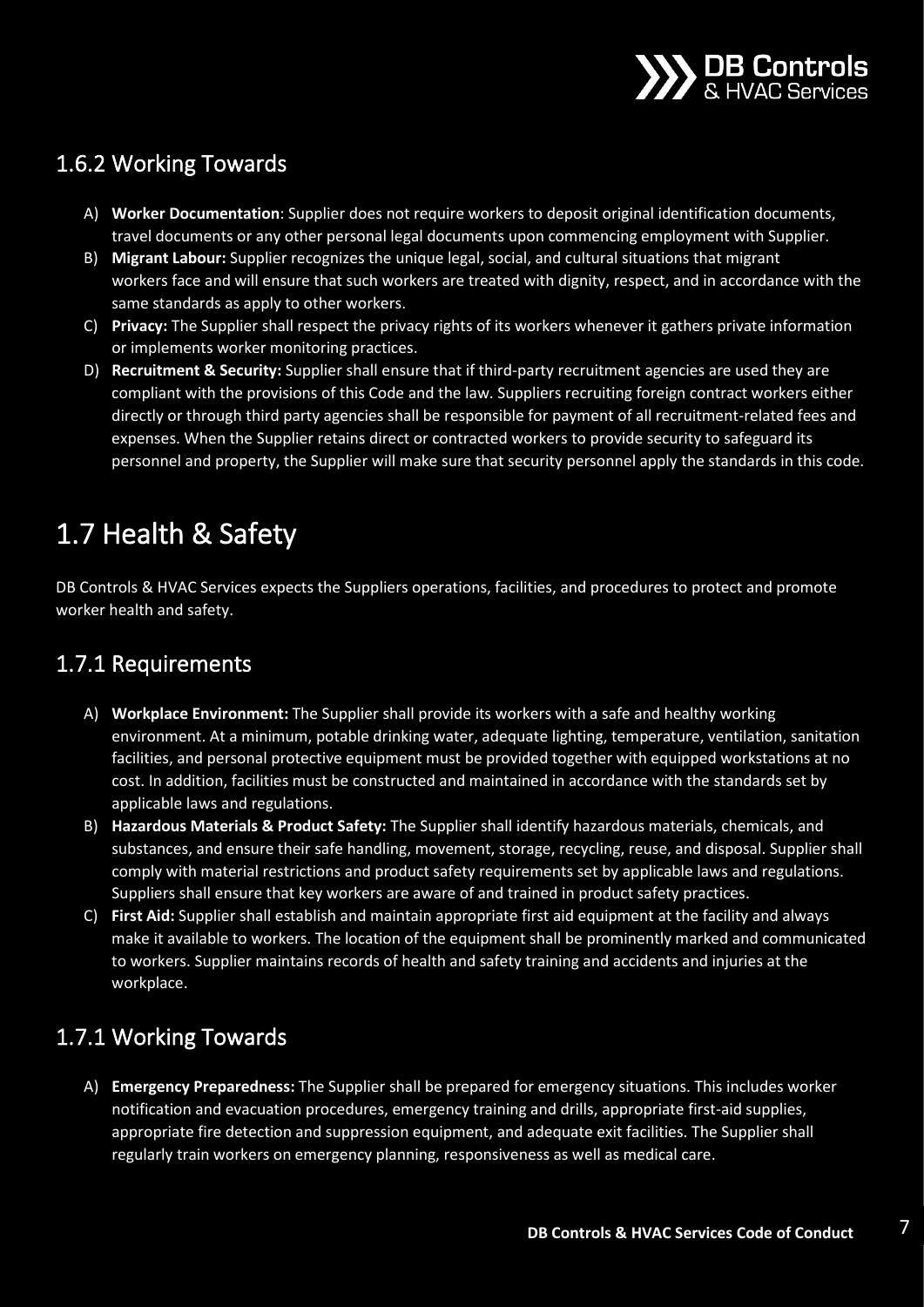

B) **Housing Conditions:** If Supplier provides housing it must be voluntary or complementary, and dormitory facilities shall be constructed and maintained in accordance with all applicable laws and regulations, and they shall be clearly segregated from the factory and production area. All dormitory buildings shall be clean and safe and workers shall be able to enter and leave the dormitory buildings freely at any hour. There shall be clean toilet facilities, access to potable water, and sanitary food preparation and storage facilities. All dormitory facilities shall also provide workers with reasonable personal space, adequate heat and ventilation and clean shower and bathrooms.

## <span id="page-7-0"></span>1.8 Environment

DB Controls & HVAC Services requires its Suppliers to comply with all applicable legal environmental requirements and demonstrate continual improvement of its environmental performance.

#### <span id="page-7-1"></span>1.8.1 Requirements

- A) Environmental Permits & Reporting the Supplier shall make sure that it obtains, keeps current, and follows the reporting guidelines of all the required environmental permits and registrations to be at any time legally compliant.
- B) Resource Consumption, Pollution Prevention & Waste Minimization The Supplier shall optimize its consumption of natural resources, including energy and water. Supplier shall implement and demonstrate sound measures to prevent pollution and minimize generation of solid waste, wastewater, and air emissions. Prior to discharge or disposal, supplier shall characterise and treat wastewater and solid waste appropriately and according to applicable laws.

#### <span id="page-7-2"></span>1.8.2 Working Towards

- A) **Measurement & Monitoring:** Supplier shall continuously monitor and disclose to DB Controls & HVAC Services their energy and natural resource usage, emissions, discharges, carbon footprint and disposal of wastes and take a progressive approach to minimise negative impacts on the environment.
- B) **Training:** Training is provided to all personnel on environmental policies and procedures to ensure effective implementation and compliance.

## <span id="page-7-3"></span>1.9 Inclusive supply chain

DB Controls & HVAC Services believes all workers deserve an equal chance to succeed based on their hard work, talent, and commitment, and should always be treated with fairness and respect.

#### <span id="page-7-4"></span>1.9.1 Requirements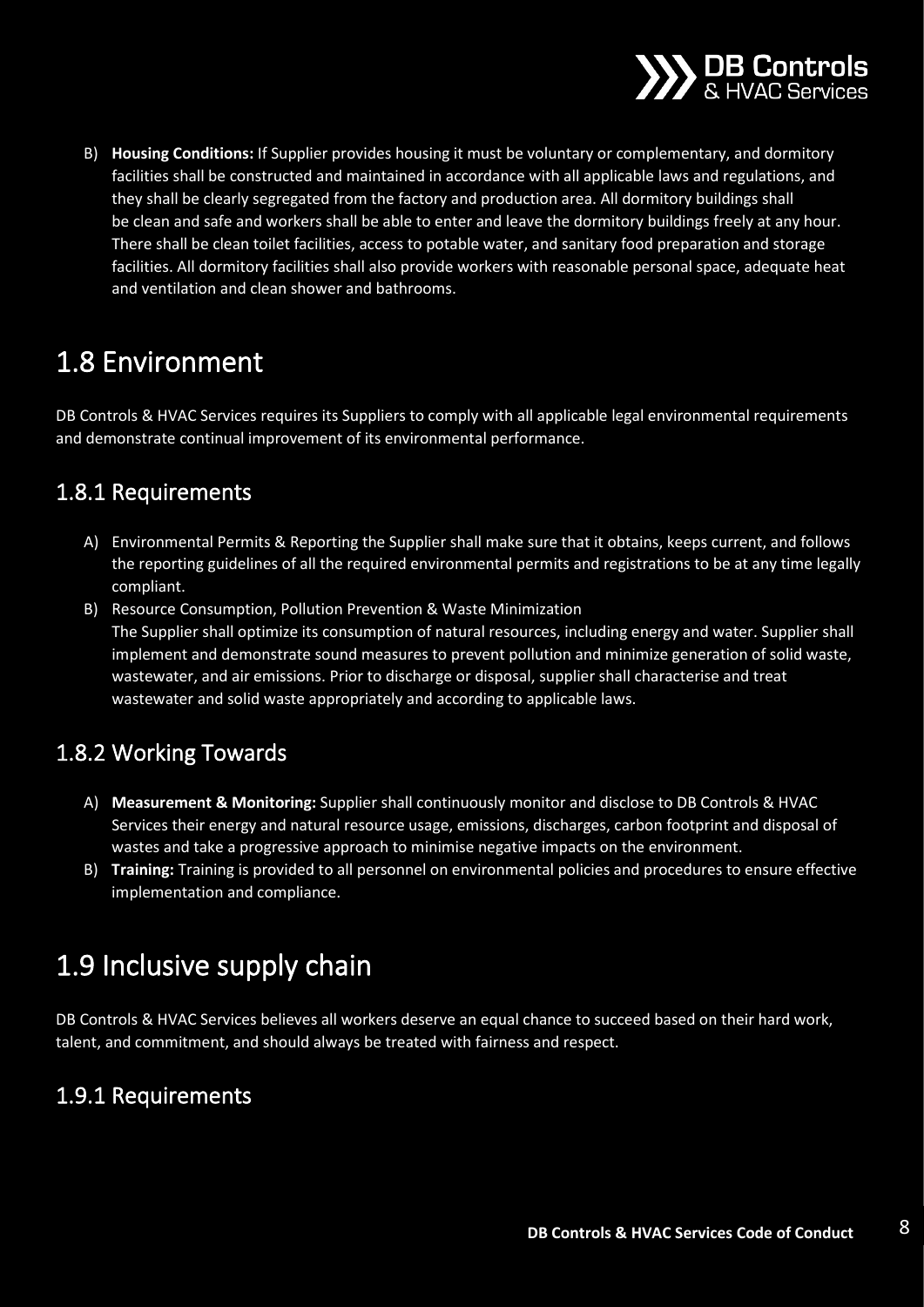

- A) **Discrimination & Harassment:** All workers are treated with respect and dignity. No worker is subject to any physical, sexual, psychological, verbal harassment, abuse, or other form of intimidation. There is no discrimination in employment, including hiring, compensation, advancement, discipline, termination, or retirement. Discrimination based on caste, national origin, ethnicity, religion, age, disability, gender, marital status, sexual orientation, union membership, political affiliation, health, disability, or pregnancy is prevented. In particular, attention is paid to the rights of workers most vulnerable to discrimination.
- B) **Grievance Mechanism:** The Supplier shall provide all workers with transparent, fair, accessible and confidential procedures that result in swift, unbiased, and fair resolution of difficulties which may arise as part of their working relationship. Workers will be protected from retaliation for submitting such complaints.

#### <span id="page-8-0"></span>1.9.2 Working Towards

- A) **Diversity:** DB Controls & HVAC Services expects its Suppliers to demonstrate a diverse workforce composition actively embracing workforce age, gender, race, national or ethnic origin, religion, language, political beliefs, sexual orientation, physical ability and promoting supply chain inclusion throughout their own supply chains.
- B) **Transportation:** Supplier shall work collaboratively with workers to ensure their adequate access to necessary services. Any transportation provided by the Supplier or agent on Supplier's behalf must be safe and in compliance with legal requirements. Should the Supplier relocate the worker from the original point of hiring, the Supplier shall provide return passage to the origination location at no charge to the worker.
- C) **Discrimination & Harassment (expanded):** Supplier does not conduct medical tests on workers that can be used to discriminate (e.g. pregnancy testing). The results of any tests that are required by local legislation shall not be used in a discriminatory way. The supplier shall not use any form of home working arrangement for the production of any DB Controls & HVAC Services branded or affiliate product.
- D) **Community:** Supplier will ensure due diligence is undertaken to uphold individual, community or indigenous people's established rights to property and land.

## <span id="page-8-1"></span>2.1 Reporting

**COMMUNICATION AND REPORTING:** Suppliers shall take appropriate steps to ensure the principles of this Code are communicated to their workers. Suppliers shall also take appropriate steps to ensure the principles of this Code are adopted and applied by their workers, suppliers, agents, and contractors

#### <span id="page-8-2"></span>2.1.1 Requirements

- A) **Books & Records:** Suppliers shall maintain accurate and transparent books, records, and accounts to demonstrate compliance with applicable laws and regulations and this Code.
- B) **Audits & Assessments:** DB Controls & HVAC Services reserves the right to audit compliance with this Code. Audits are facility inspections that include worker interviews and a review of supplier records and business practices. Such audits are conducted by DB Controls & HVAC Services or its appointed partner. If an audit identifies a violation of this Code, suppliers shall act promptly to correct the situation to DB Controls & HVAC Services satisfaction, with a corrective action plan.